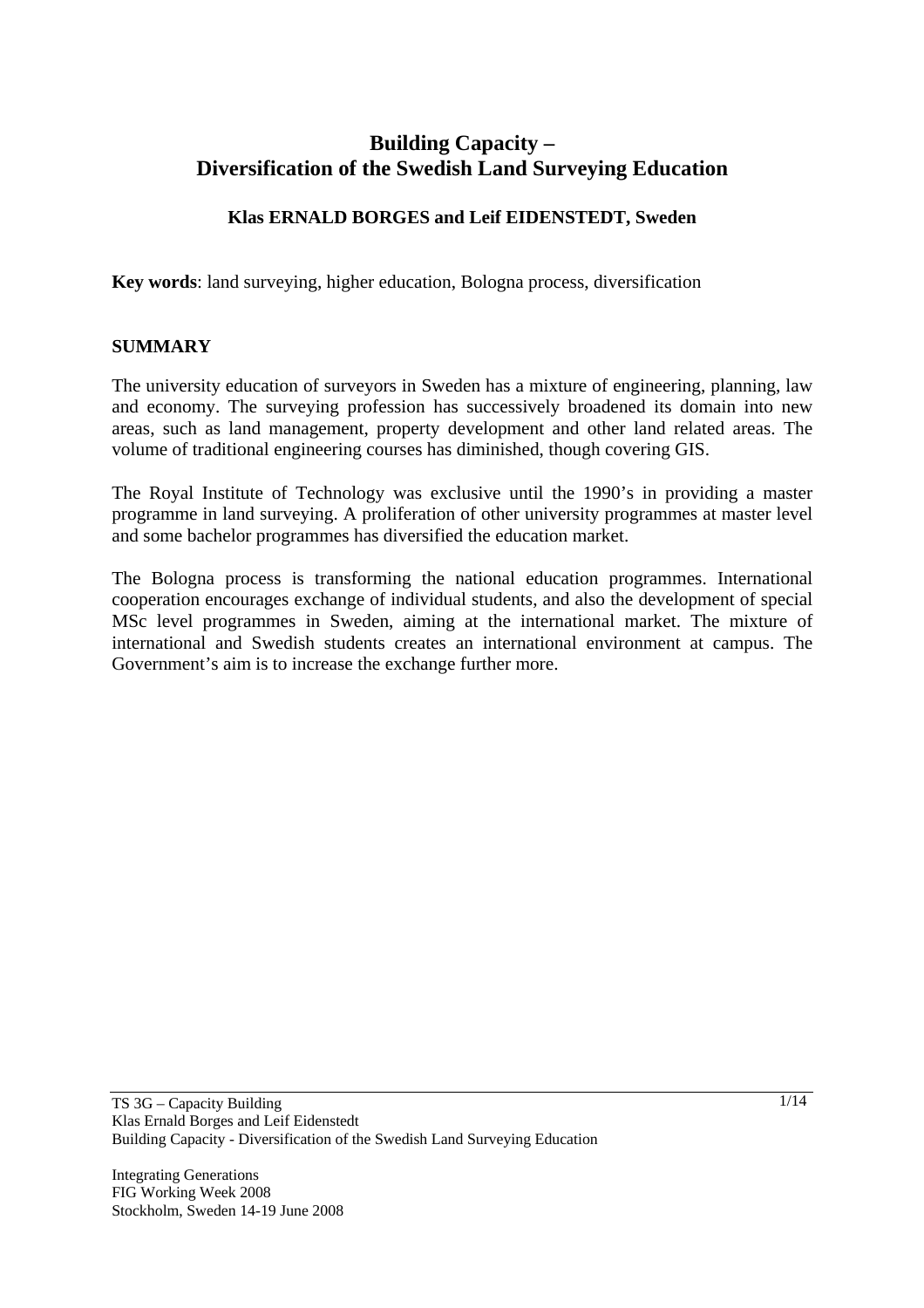# **Building Capacity –**

# **Diversification of the Swedish Land Surveying Education**

# **Klas ERNALD BORGES and Leif EIDENSTEDT, Sweden**

# **1. BACKGROUND**

The Swedish land surveying education is facing major changes, due to national and European demands. Most of these demands are logic and results of national and EU concerns on an increased exchange within the European Higher Education Area, as well as general EU policies. The demands lead to successive changes in the educational offer, and should be considered as a natural way to identify efficient ways to provide an educational product that satisfies the labour market and the youngsters. At the universities we have to understand the tendencies in the demand, as well as the official requirements.

The paper will review the Swedish area of education in land surveying, its current status, problems and challenges, as well as future perspectives. We will present the situation from a perspective on EU policies, as a way to assess the Swedish integration and progress in the education area. The basis is found in the agreement on the Bologna process.

The Bologna process is well known in Europe, and to some degree also elsewhere. We will therefore not make an exhaustive review of the process. However, we would like to use some of the key concerns and indicators as a way to present the current Swedish situation.

Some countries might have a more long term perspective in adapting their educational system to the Bologna process. There might be various reasons, e g, major differences between the national system and the key system of the Bologna process, domestic diverging ideas on the benefits of the Bologna process, practical and political difficulties. The Swedish government has agreed to work through the Swedish educational area in order to comply with the requirements of the Bologna process until 2010 – just two years ahead.

The strong dedication of the Swedish government, and the National Agency of Higher Education (HSV), as well as the universities might be understood as a strategic choice to identify education as a key area of the common market of the European Union. As a small country, in population, we might feel the need to be at the frontline in this area of the EU. In other key areas of the EU we have not been so eager to join the European way. The admission to the EU was quite late as a Western European country – in 1995, and we rejected the common currency, Euro, decided in a referendum in 2003. The educational area is less sensitive in a public opinion, and it might be much easier to accept a joint market in higher education. Such a market could hardly be prejudicial.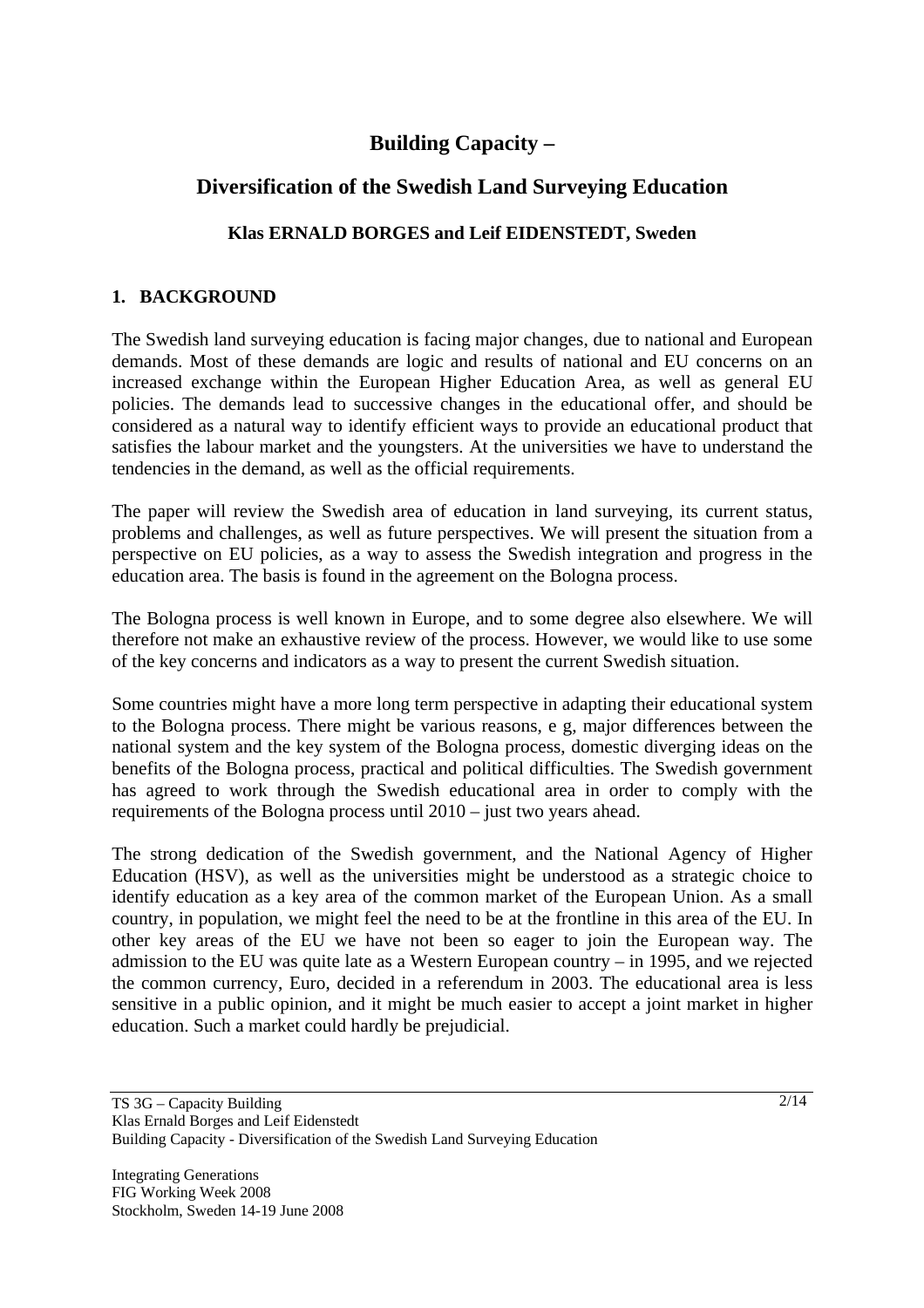# **2. THE KEY AREAS OF THE BOLOGNA PROCESS IN SWEDEN**

The Bologna Process aims to change the education system in Europe in various ways. Three areas are identified (European Commission 2008):

- 1) Introduction of the three cycle system (bachelor/master/doctorate),
- 2) Quality assurance
- 3) Recognition of qualifications and periods of study.

These areas do not seem to be difficult to adopt, at least not at a first glance. But a more detailed analysis requires quite some efforts to identify changes and measures to put them into practice.

Firstly, the three cycle system is a real challenge, as the educational systems vary a lot between the European countries, as well as between different faculties at a national level. Several countries have a unified master system, with 5 years of university studies without an intermediate degree at bachelor level. One survey identifies only 5 of 19 countries with a bachelor level, while the joint master programme of five years is more common – 11 countries (Natchitz 2007). There are some engineering programmes of four years, though with a tendency to disappear (Clergeot 2007).

In Sweden we have adapted all university programmes to the three cycle system. This implies that we from autumn 2007 have expanded the engineering programmes from 4.5 to 5 years of studies. The bachelor level is compulsory from 2007, based on the Bologna process and a Governmental decree. However, it has been developed in different ways at the universities.

At the Faculty of Engineering at Lund University we offer a general BSc degree in engineering, but without reference to the specific programme in the diploma. The main objective is to offer the students to complete the master level, which will include a specification of the programme. This strategy is partly contradictory to the aims of the Bologna Process, in particular the idea to promote the students to change universities at each level. The MSc degree is thus a joint BSc and MSc degree of five years of studies (300 ETCS), with just one MSc degree, MSc in Engineering, Land Surveying and Management. The specific specialisation during the  $4<sup>th</sup>$  and  $5<sup>th</sup>$  year is not included in the title of the exam, but only described through the list of courses. However, there are some MSc programmes offered by the Faculty of Engineering, mainly as specific international MSc programmes, e g, in GIS, Sustainable Urban Design and Water Resources. The Swedish students are the main group, thus starting at BSc level and continuing until completing the MSc level. We could identify that a few, but potentially an increasing number of students express their interest in changing universities between the BSc and MSc levels, or at least spend one-two semester abroad, within the exchange programmes that the University offer. We could expect a continued expansion of MSc programmes and increased number of international students.

At KTH, the joint BSc and MSc programme in Civil Engineering and Urban Development have been introduced as described about Lund above. At the same time KTH is offering three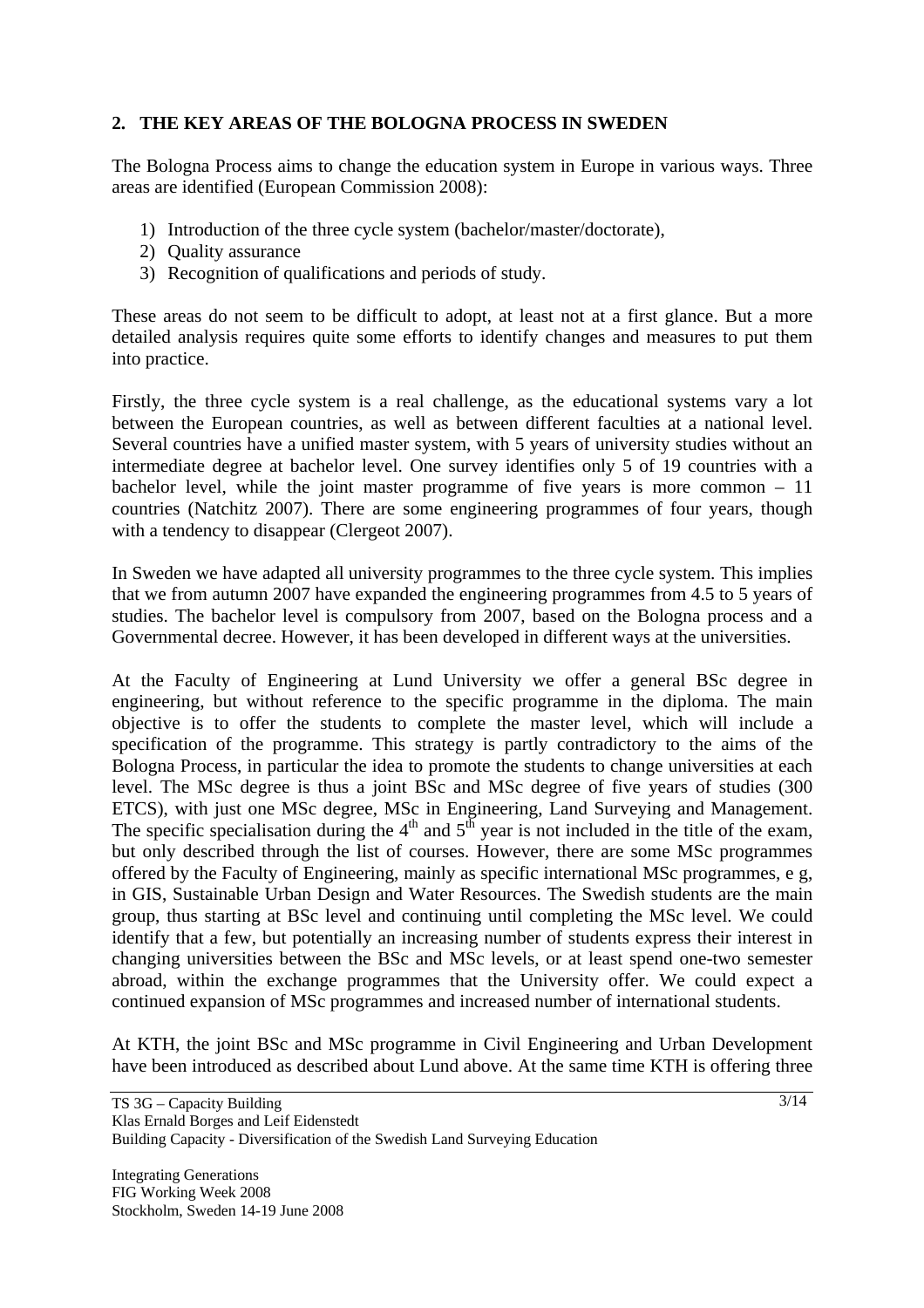years BSc programmes and two years MSc programmes. No Bachelor programmes, with exception for one in Banking and Finance, are given in the surveying field, only programmes on Master level. The idea is to as far as possible integrate the courses in the master programmes with the final two years of the joint programmes.

The Luleå University of Technology is also offering a joint BSc and MSc programme. The area of land surveying is offered only at the  $4<sup>th</sup>$  and  $5<sup>th</sup>$  year, and it is designed as one of several MSc specialisations. The studies are still part of the Civil Engineering programme, or alternatively in Arquitecture Engineering. The specialisations in land surveying at MSc level is a good example of using a basic engineering programme within the urban development area, and add a specialisation in another area closely linked to the BSc area of studies. Some doubts have been raised concerning the depth in the specific land surveying area, as it requires studies in several new areas at the MSc level, in particular law, economics and geomatics. However, the profile of a Luleå MSc engineer will be unique in its own way, and it is presumed to be highly appreciated by the labour market.

The University of Gävle is specialised in geomatics, and has developed a variety of courses at BSc and MSc levels. The menu of programmes is partly a way to attract students with different "packages", and offering different ways at BSc or MSc levels. These 'packages' have been developed as a way to harmonize their programmes in a Bologna perspective (Brandt, Karlsson & Ollert-Hallqvist, 2006). The university is working in collaboration with the National Land Survey of Sweden, localized just 1 km from the university campus.

University West is specialised in more applied sciences at the programmes at BSc level, and they do not offer any MSc programme at all. The BSc programme of land surveying was the starting point for this new scientific area at the university and it has been highly appreciated by the board of the university, as a programme with a high enrolment, attracting a stable number of students. It has increased from 30 students at the start in 1996 to 45-50 nowadays.

The two other key areas of the Bologna process, quality assurance, and recognition of qualifications and periods of study will be further described below, as some of the indicators define the achievements of these areas quite well.

Generally, it could be stated that quality in education is a main focus, including formal requirements of pedagogic qualification for all lecturers, as well as development of portfolios. Special pedagogic units are developed at the faculties of engineering. There might be a tendency of these faculties to be more progressive in assisting the lecturers in pedagogical development, maybe as the areas of engineering to some extent is quite separate from the area of pedagogic.

The third key area, recognition of qualifications and periods of study, is based on an advanced perspective of integration of professionals at the European labour market. Europe is expected to be one area of higher education, which means mobility during the studies, as well as a professional with an exam as defined in the Bologna process. This integration has to be developed in our area of land surveying. Enemark (2002) focuses on many aspects of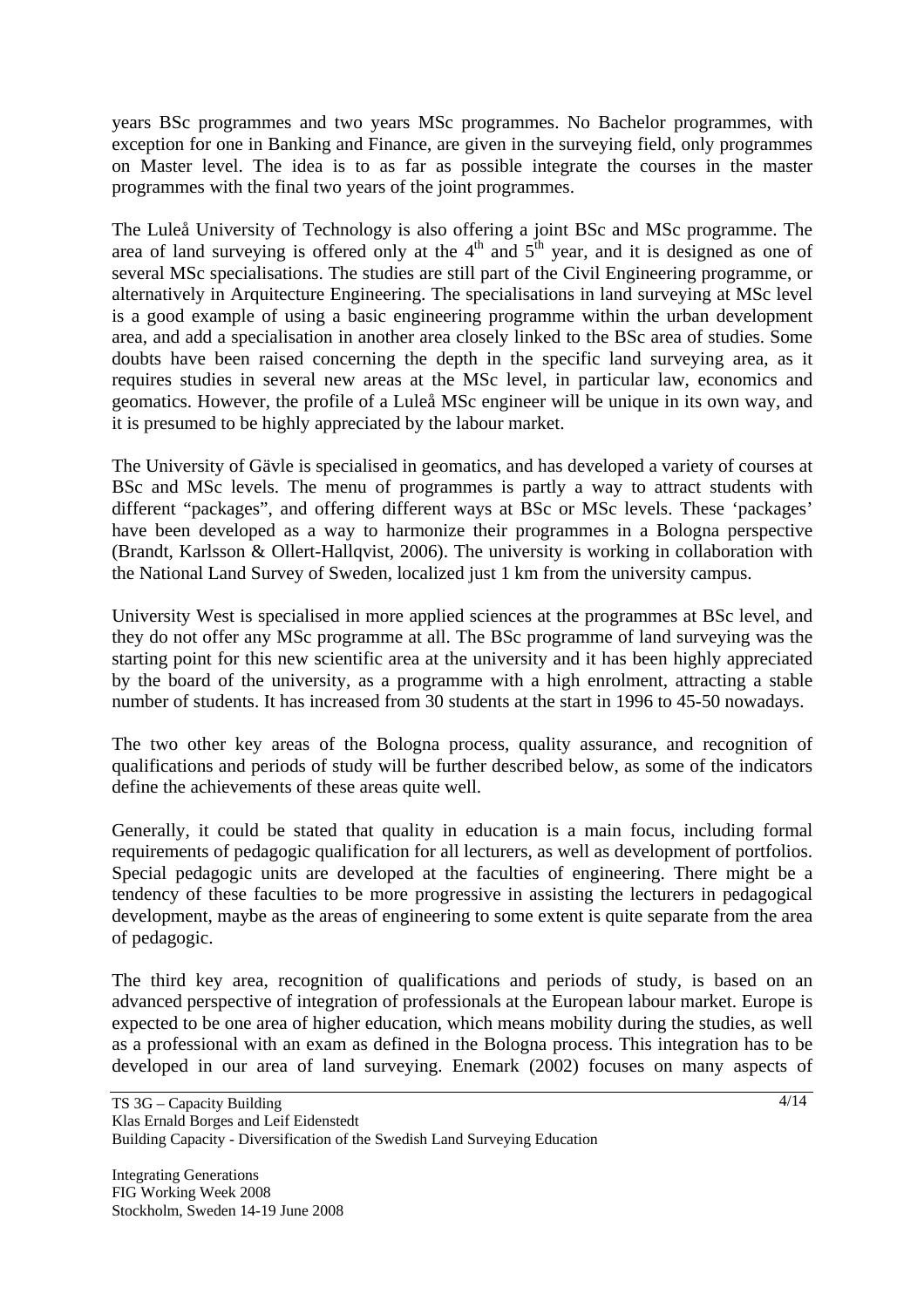innovations in surveying educations.

# **3. INDICATORS OF THE SWEDISH HIGHER EDUCATIONAL AREA**

The general aim of the higher European educational area will be developed through a number of specific main indicators (Internationella Programkontoret 2008):

- unified system of comparable exams
- basically two levels (BSc and MSc)
- unified credit system (ECTS European Credit Transfer System)
- promotion of mobility
- promotion of European cooperation on quality assurance
- promotion of the European dimension in higher education

The indicators are useful to assess the progress of the Swedish integration in the higher European educational area. We will analyse the six indicators applied to the land surveying area.

## **3.1 Unified System of Comparable Exams**

The Diploma Supplement is a main tool to identify the content of the education program. The Swedish National Agency of Higher Education (HSV) demands the universities to make this description. As mentioned above, the land surveying area is already diversified, covered by five universities<sup>1</sup>. Out of the total of 61 universities in Sweden, one third are more classical universities, one third new universities and one third small universities in specialized areas. The first two groups are the basis for launching land surveying programmes. A deregulation of the Swedish educational market was introduced in 1993, and we have seen a diversification of the educational market (Fritzell, 1998). This includes the land surveying area.

The Royal Institute of Technology (KTH) has been the main actor, providing land surveyors to the labour market since the integration of the land surveying area as an engineering programme in 1932. The expansion of the land surveying programmes within the deregulated policy started in 1992, when the Faculty of Engineering at Lund University started a similar land surveying programme, and also keeping the same name – the traditional 'land surveying' ('lantmäteri'), though nowadays translated into English as 'land surveying and management', in order to better describe the Swedish tradition of land surveyors involvement in land management.

 $\overline{\phantom{a}}$ 

<sup>&</sup>lt;sup>1</sup> The Swedish National Agency of Higher Education (HSV) defines the institutions as universities and university colleges, the former ones entitled to award postgraduate degrees (as well as undergraduate degrees). The latter ones are entitled to award only undergraduate degrees. The latter ones might also be called new universities. In the paper we call the university colleges just universities.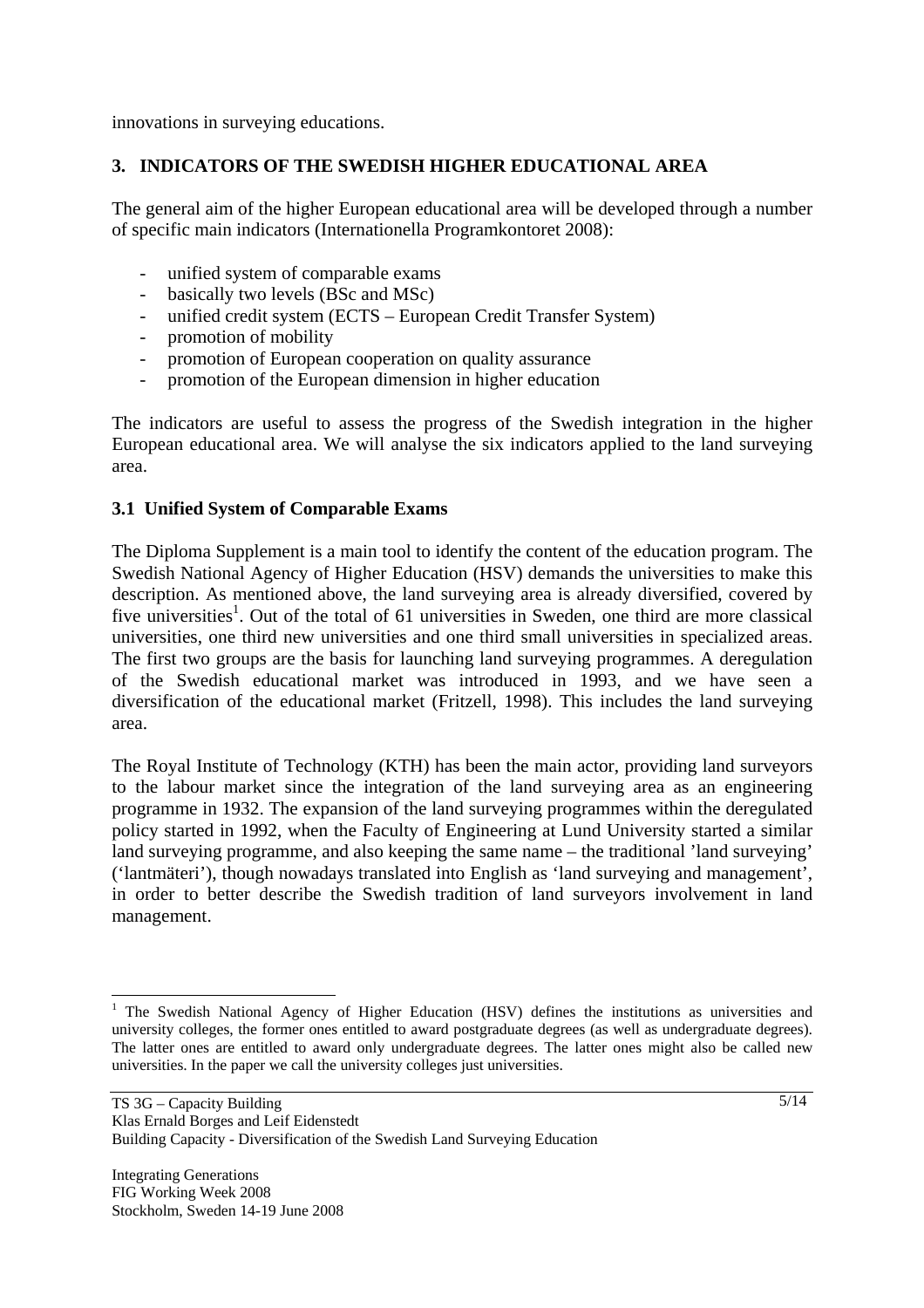As mentioned above, three other new universities have launched BSc and MSc programmes in land surveying, though with specific names, in order to describe the profile better and adapt to the reality of each university. In all, the five universities have the following programmes:

- KTH, Stockholm: MSc in Civil Engineering and Urban Development (integrated BSc and MSc program). Started in 1932. Total enrolment yearly of about 150 students, out of which about a third (2007) chooses land surveying subjects, as their main or partly predominant area in specialised courses.
- Lund University, LTH: MSc in Engineering, Land Surveying and Management (integrated BSc and MSc program). Started in 1992. Total enrolment: about 60 students.
- University West, Trollhättan: BSc in Land Surveying. Started in 1996. Total enrolment: about 40-50 students.
- University of Gävle, various BSc and MSc programmes in geomatics. Started in 1990 and it has developed different programmes since then. Total enrolment: about 40 students.
- Luleå University of Technology: MSc programmes in Civil Engineering and Arquitecture (integrated BSc and MSc programmes), with option to specialize in land surveying during the MSc part of the studies. Total enrolment: about 100 students, with an expected enrolment in land surveying of some 20 students. The land surveying specialisation will be available for the students that started at BSc level in 2007.

The diversification of programmes and the integration in other urban development areas emphasise the need of a Diploma Supplement. The specific courses are organised in specialisations, and a list of the courses will be as an additional supplement, which the Swedish labour market pays attention to. But the Diploma Supplement is evidently required in order to describe and identify the diversification of programmes. The task to describe the programme in a short way for the supplement is not easy. Several approaches might be used, e g, the professional area, the scientific areas, and the capacity. E g, the programme at Lund University is defined in English as Land Surveying and Management, being the word 'Management' an addition to the original translation from the Swedish name 'lantmäteri', as a way to describe the Swedish emphasis on land management. Some alternatives were available, e g, land administration, cadastral development, and property development. Other names within the area, e g, geomatics, real estate planning, urban development, and property management focus on other aspects within the scientific field. However, we found that /land/ management was the most relevant name of the programme.

KTH made a more profound review of the educational area, in merging the two programmes of land surveying and civil engineering respectively. The new integrated area was defined as 'samhällsbyggnad', translated to English as civil engineering and urban development. The Swedish name is concise and does not contain the two traditional areas at all, i.e., civil engineering and land surveying, while the translation in English has got the first one – civil engineering, but not the second area (land surveying). Does it mean that land surveying has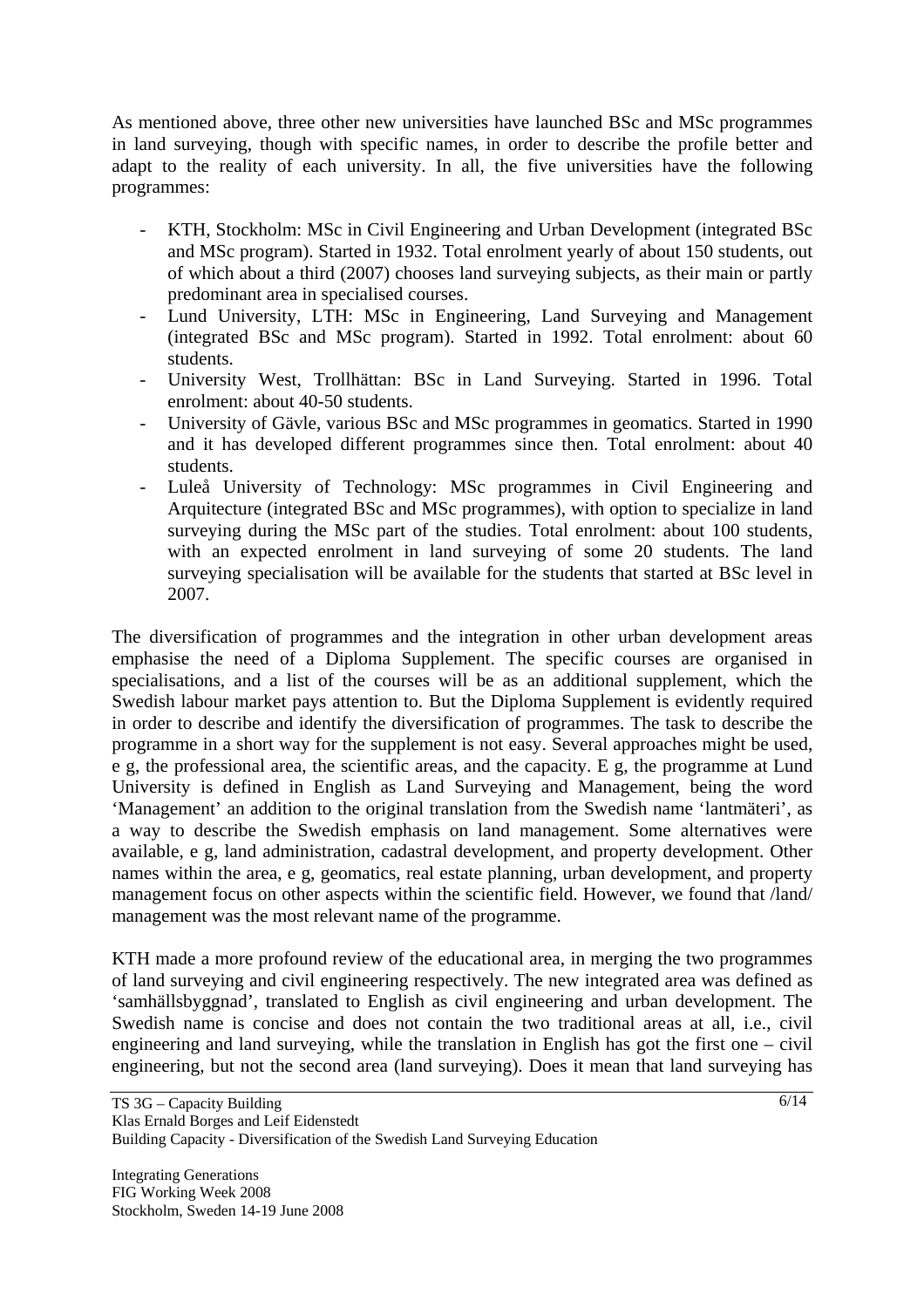been extinguished? Not necessarily! The main reason is that the traditional name, land surveying ('lantmäteri'), has turned less used and less understood by youngsters with a predominantly urban background, though it is still a wellknown name in the professional sector. The 'market label' has been changed. The 'label' 'lantmäteri' (land surveying) has a long tradition, since the  $17<sup>th</sup>$  century, and as an engineering programme since 1932, at KTH. The 'trade mark' has lost its meaning among many youngsters, in particular the urban population with less contact with cadastral and land management issues. However, it is still a strong 'trade mark' in the professional field. Thus the Diploma Supplement is also a challenge in a national context. The 'trade mark' of the programme needs to be defined and understood as an attractive sign. The problem is that two in principle totally different professions have been merged into one programme, which causes a great insecurity how many students shall choose the civil engineering field or the surveying one respectively after the first two study years.

Two of the other universities have also identified their education programmes with new 'labels' – Luleå within the civil engineering or alternatively arquitecture engineering programmes, and the University of Gävle in geomatics. Lund University and University West have kept the traditional name of the programme – land surveying ('lantmäteri') – though the translation to English is adding land management as well.

## **3.2 Basically Two Levels - BSc and MSc**

The two level system of the Bologna process is challenging the traditional engineering programmes at master level. The programmes are offered as integrated programmes of five years, thus without a separation with a Bachelor degree. However, the Bologna process implies a separation, as well as the unitary length of three plus two years. This part of the Bologna agreement forced the central government to review and accept an increase of the previous length of 4.5 years of studies to 5 years.

The commitment to the Bologna two level systems has a more fundamental effect on the traditional integrated engineering programmes. The alternative to promote a two step educational strategy is to some extent appreciated by the universities, partly as a mean to offer a broad spectrum of programmes to the youngsters. However, the universities and institutes of technology have adopted different strategies.

The following programmes are offered at the five universities mentioned above, within the land surveying area:

## **KTH**

- Integrated BSc+MSc programme (in Civil Engineering and Urban Development)
- Specialised MSc programmes, e.g. in Land Management; and Geodesy and Geoinformatics
- Specialised BSc programme in Real Estate and Finance

#### Lund University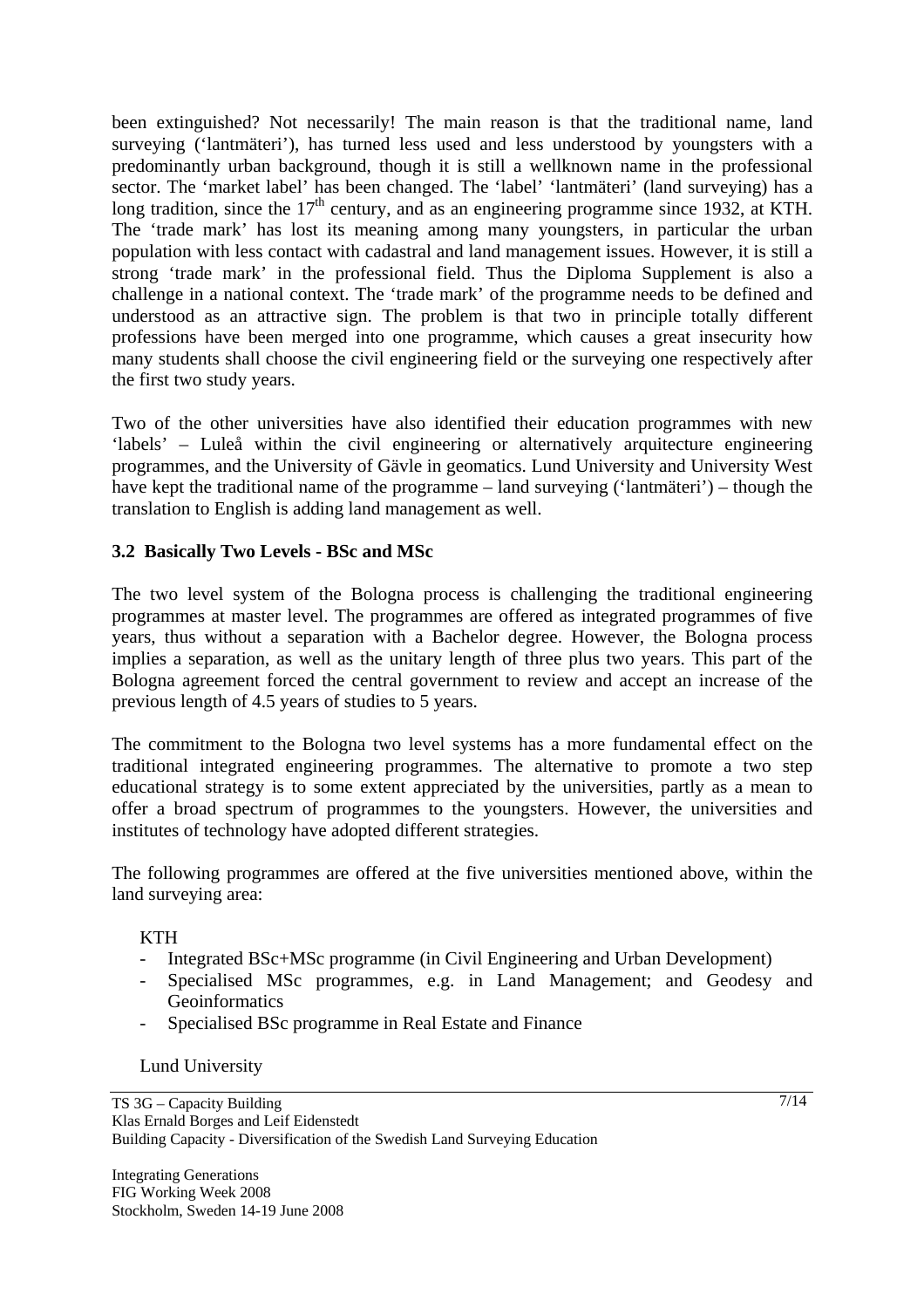- Integrated BSc+MSc programme
- Specialised MSc programmes: e.g. in GIS; and Sustainable Urban Design
- Integrated MSc programmes

University West

- BSc programmes in land surveying; real estate broking

University of Gävle

- BSc programmes in geomatics; real estate management, real estate broking
- MSc programmes in the same areas as above, with diversified enrolments and profiles

Luleå University of Technology:

Integrated BSc+MSc programmes, but with a specific MSc specialisation in land surveying.

In addition, the policy of Chalmers Institute of Technology (CTH, in Gothenburg – without land surveying programmes), has been to strictly divide the traditional integrated BSc+MSc engineering programmes into a specific BSc program with an exam, i.e., for all students, and start a new enrolment of students at MSc level, with the diversification in MSc programmes. These specific MSc programmes are similar to the specialisations at the other institutes/universities, being part of their integrated BSc+MSc programmes. All the BSc students at CTH have access to the MSc programmes. The tendency to separate the BSc and MSc levels might become the common practise in the future.

## **3.3 Unified Credit System – European Credit Transfer System (ECTS)**

The credit system might appear as a simple unitary issue. The previous Swedish credit system used the formal weeks of studies as a unit, crediting one year's full time studies of 40 weeks with a value of 40 university credits. The transformation to the ECTS has just been a matter of adding a factor of 1.5, to become 60 ECTS for a study year.

There are some other issues in the unified credit system with major effects on the educational system. The scale of marks is more extended in the Bologna process, with in all seven grades: A-E (pass grades), and the two fail grades, F+ and F. The traditional system in Swedish education is three pass grades, except the fail grade. Many other faculties apply only two pass grades – passed and well passed. The classification of students in a more diversified grading system is mostly not appreciated, as our cultural tradition is more based on collaboration within the student group as a key strategy of the learning process. Inserting more grades is understood to threaten the pedagogic system of student collaboration. The examinations might be more directed towards knowledge of facts, while the capacity of using the knowledge in a certain context, e. g., in a course project work, and might be less focussed.

A general objection to a more diversified examination system, e.g. by the Swedish Association of University Teachers (SULF), called the attention of the central government and the Swedish National Agency of Higher Education and proposed them to maintain the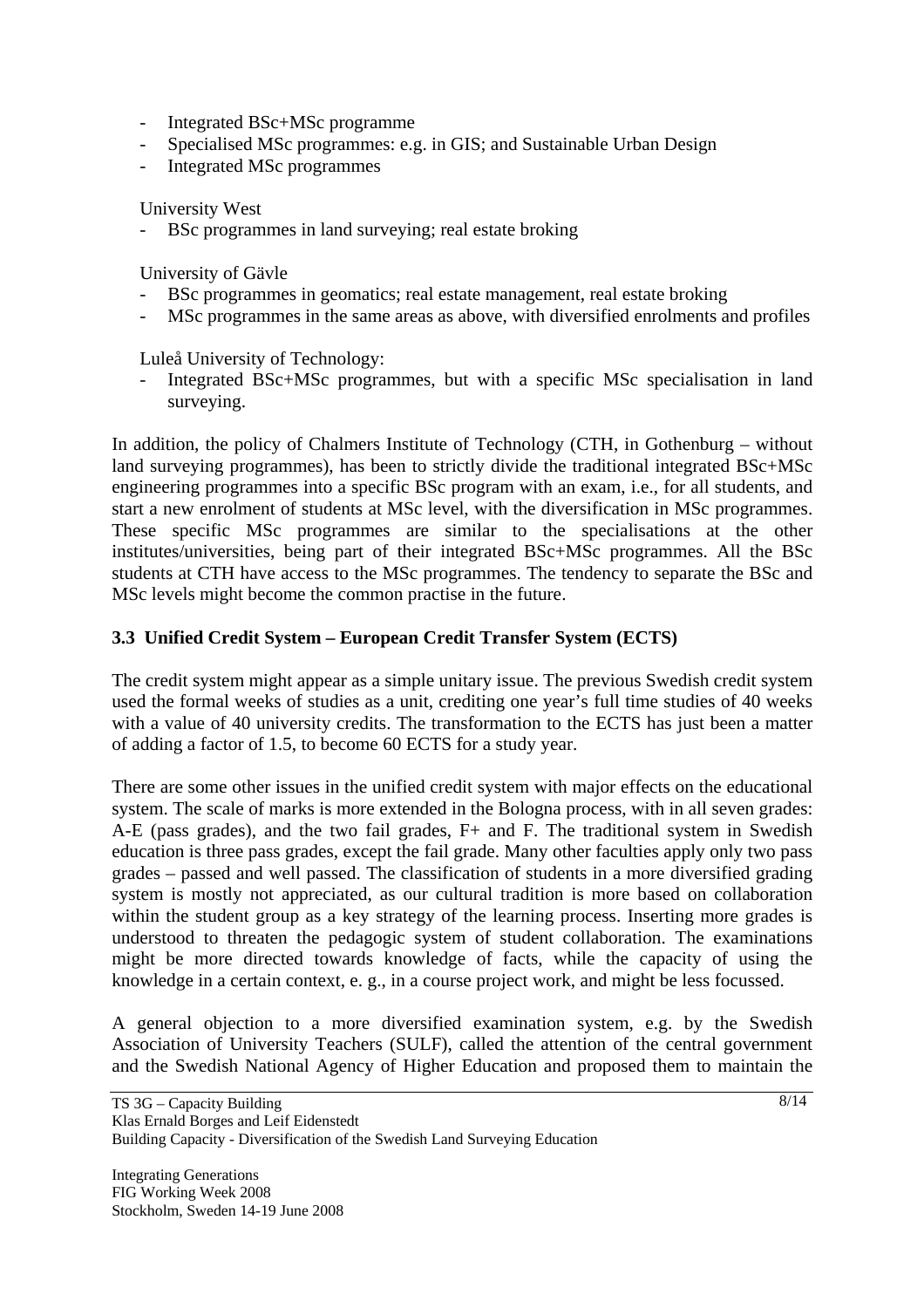current system of only three pass grades. Foreign students are always guaranteed the full grading scale. KTH has initiated a work to introduce the seven grade system also for the Swedish students, including for the Master thesis work. This will change the attitudes and ways to study for the students. It is still premature to assess the benefit of such a change.

# **3.4 Promotion of Mobility**

The students easily accept the idea of mobility. The youngsters of today are worldwide people, not only on the web, but also in reality. During the last two decades, the mobility of students has increased a lot and turned the universities into a new world of options. The students ask for options for international exchange of their studies, and it has become an important factor of attractiveness of each university.

The current system of student exchange is mainly based on one or two terms exchange studies, but without a separate degree at the foreign university. The number of foreign students has increased rapidly. In Sweden there were 27,900 foreign students in 2006/07, compared to 9,600 in 1997/98. The number of Swedish students studying abroad, on exchange programmes or so-called free movers has also increased a lot during the same period (Högskoleverket 2008a). The free movers in Sweden were about 16,700 in 2006/07, while the students in exchange programmes were 11,200. About two thirds of the exchange students are Europeans. 21 % of the students are from Asia, which is the continent with the highest increase of the applications and enrolment. 40 % of the students study natural science and engineering. The international students are today becoming a more frequent and visible part of the courses, and at campus in general. These international students are 7.3 % of all students at Swedish universities in 2006/07, with top position at almost 20 %. KTH is at the second position, with 18.9 % international students of all their students. Lund university (counting all faculties), with 8.8 %, is above the average, but with an objective to increase the number of international students more – though with constraints in providing housing for the students.

At local level at the Faculty of Engineering at Lund University (LTH), the objective for student exchange is that at least 50 % of the students will spend a part of their studies abroad. The number is still much lower – about 30 %. About 6 % of the students perform their master thesis work abroad, which is registered as a study period abroad as well. The limited number of LTH engineering students abroad in exchange programmes means a potential for an increased number of students. A constraining factor for land surveying students is different curricula profiles abroad. The curricula in the Nordic countries have more emphases on legal and economic subjects than in most European countries. As the exchange studies usually are done during the final year of studies, the students would like to specialize even in their exchange studies. Specialisations in real estate law or real estate economy are seldom available in faculties of engineering.

The university is working at different levels to increase international exchange studies for the Swedish students. The number of foreign exchange students at LTH exceeds the number of LTH engineering students abroad with 40-50 %. About 80-90 % of these foreign students are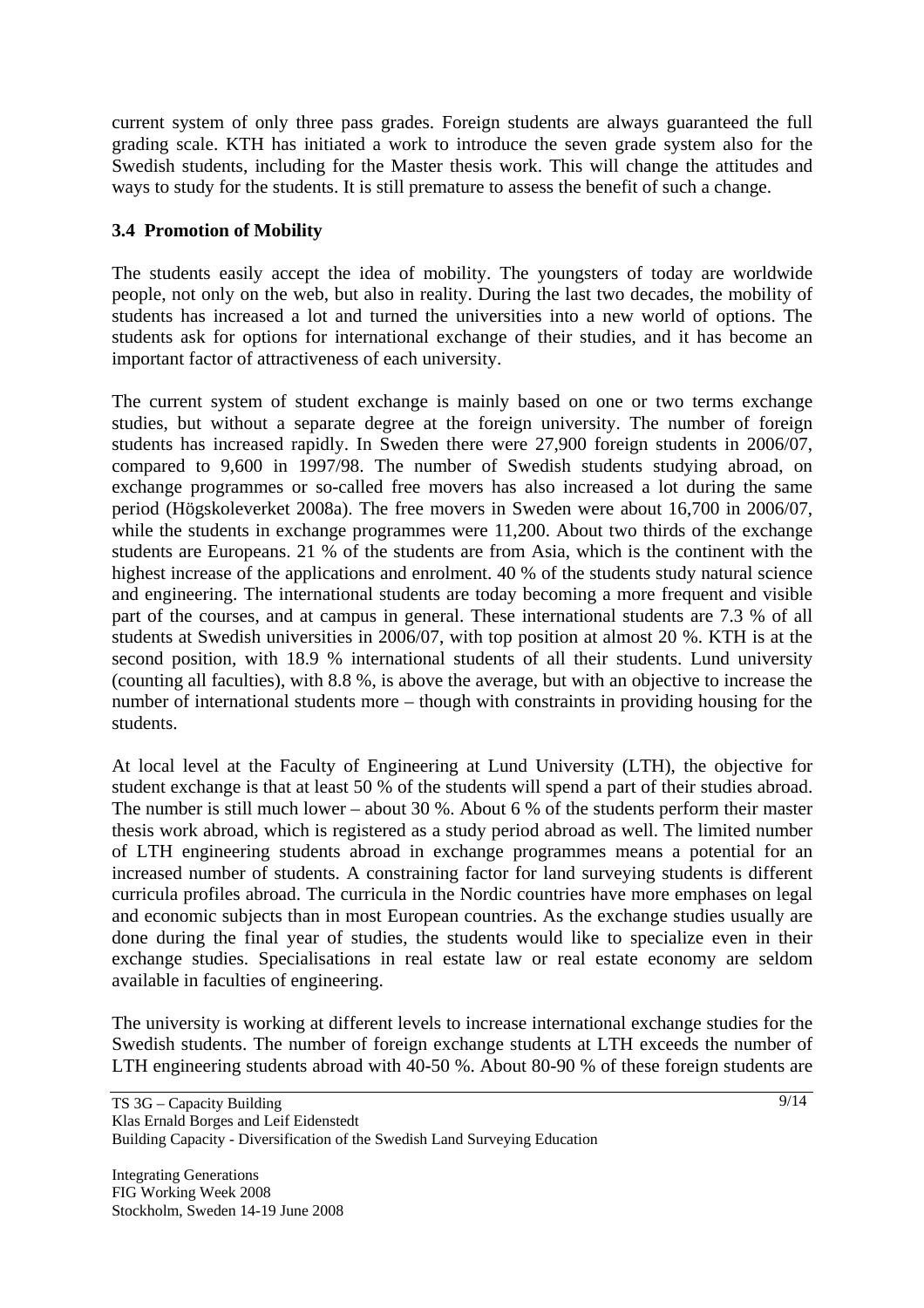from other European countries. At all faculties at Lund University, the number of Swedish students in exchange programmes was 966 in 2007, while incoming students were 1690, except 787 freemovers (Högskoleverket 2008b).

KTH had 3,230 foreign students in 2006/07, being 1,200 students in exchange programmes, 1,200 freemovers and 800 students at basic level. Only 503 Swedish students studied abroad – as exchange students (Högskoleverket 2008b). Many of the foreign students are from China and the Indian subcontinent.

However, there is a debate at national level that we might introduce tuition fees for non EU students the number of foreign students. This might decrease the number of these non-EU students dramatically.

The Bologna process will add another aspect to this objective, as a change of universities for MSc level studies, after completing the BSc degree, i.e., for a complete MSc programme of two years. Such a choice will be a more definite and independent move for the student. This will enable the student to understand another university and another country, enrich his/her network, and establish a solid basis for future exchange of experience within Europe.

As mentioned above, a problematic factor in this context is that the differences between different national legal systems are quite big, especially in the land related field. This might force a student with a Master from a foreign university to study some additional courses at the home university in order to make the exam attractive also at the national labour market. The 1996 survey of Professor Allen on survey educations in 15 western European countries is still useful to understand these differences (Mattsson 2001). But we understand the need of exchange of students and lecturers as a mean to integrate the European market of land tenure development (Mattsson, 2007; Grover, Törhönen & Palmer 2006; Borges & Sørensen 2006).

## **3.5 Promotion of European Cooperation on Quality Assurance**

A new European dimension is also focussed in the area of quality assurance. It has already become necessary to understand the grades of courses for students in international exchange programmes, as their courses are integrated into the total of courses for the MSc degree.

However, there are theories in pedagogic that could be used in identifying the learning process of the student. The Bloom taxonomy of the learning outcomes is taught in pedagogic courses for university lecturers. The SOLO taxonomy offers another idea to understand the learning process. The challenge is to use such ideas in the assessment of students individually. A first step has been taken in rewriting the course curricula in learning outcomes, and in that way to define a set of 6-8 specific learning outcomes. They have to be assessable, i.e., indicators on the learning process and its outcomes for the single student. These outcomes are part of the official and public specification of the course, and that the students will be able to understand how to work towards a full accomplishment of them. When reaching all of the outcomes, the student is guaranteed a pass grade for the course.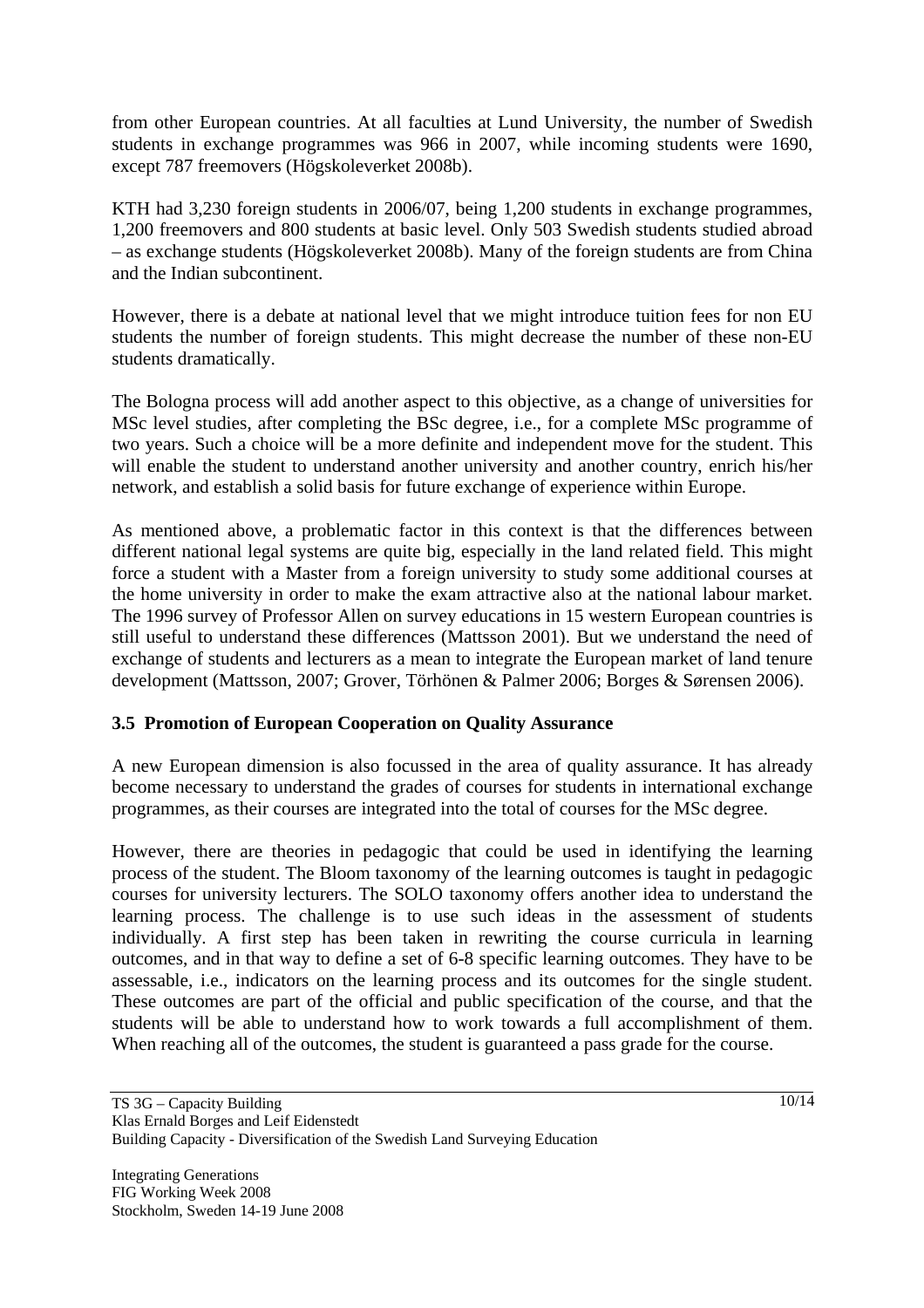This seems to clarify for the students, and for the lecturers, the requirement of the course, which should imply eventual changes in the course structure in order to permit a systematic study process to reach the required outcomes. But, the theory is not always compatible with the practise at each course. There is a continuous work to be done to clarify the learning process, for the student as well as for the lecturer.

Another part of the leading idea of learning outcomes is how to assess the students above the pass grade. The learning outcomes are only defining the pass grade, i.e., the grade E. But how should the A-D grades be defined? As mentioned above, it is sometimes understood as a threat towards the idea of student collaboration in the learning process. There is also the crucial point on relative or absolute distribution of grades. The idea of learning outcomes is based on an absolute definition – when you understand and fulfil all of the defined outcomes, then you are guaranteed to pass – with an E. But if you want a better grade, D, C, B, or A, then we have to compare the more advanced outcomes, and review how the total group of students has succeeded. If a student group one year is doing very well, by some reason, will I as a lecturer and examiner be allowed to award more 'B's and 'A's than I use to do? The idea of a random distribution of outcomes in a student population, expressed as a standard deviation, might differ from the experience of the lecturer. The distribution of higher grades and the average of the student group are not always compatible in the work of the lecturer. There is even an incentive for the lecturer to work in collaboration with the students towards higher grades.

An important part of the work has been done with the course curricula, by redefining the criteria to pass the courses. As mentioned above, the concept of 'Learning Outcomes' has been used. It is a way to define the knowledge, capacity and attitudes of the student after each course. The previous course descriptions were more focussed on describing the scientific area, as extensive as possible, being the perspective of the lecturer, not the student perspective. The scientific area is still described in the new course curricula, but a new focus is the perspective of what every student has to know – the learning outcomes – as a minimum criteria. It is expressed in 6-8 specific points, each with indicators that make sense for the lecturer and the students. This demand to redefine the course curricula has encouraged the lecturers and the board of the programmes to critically analyse the courses. Expressions as 'understand' are not a sufficient criteria, while 'could explain' or 'could describe' put another focus on the capacity of the student.

Nevertheless, such transcriptions of course curricula could be a merely academic exercise without any practical importance. The next step is therefore to assess how well the indicators work and how lecturers and students use them in the courses.

The aspects on curricula development, learning outcomes, differentiated pass grades, and distribution of higher grades – all these aspects are focussed, discussed and criticized by lecturers, students and the boards of the programmes. This is a good example of the analysis of quality assurance in higher education.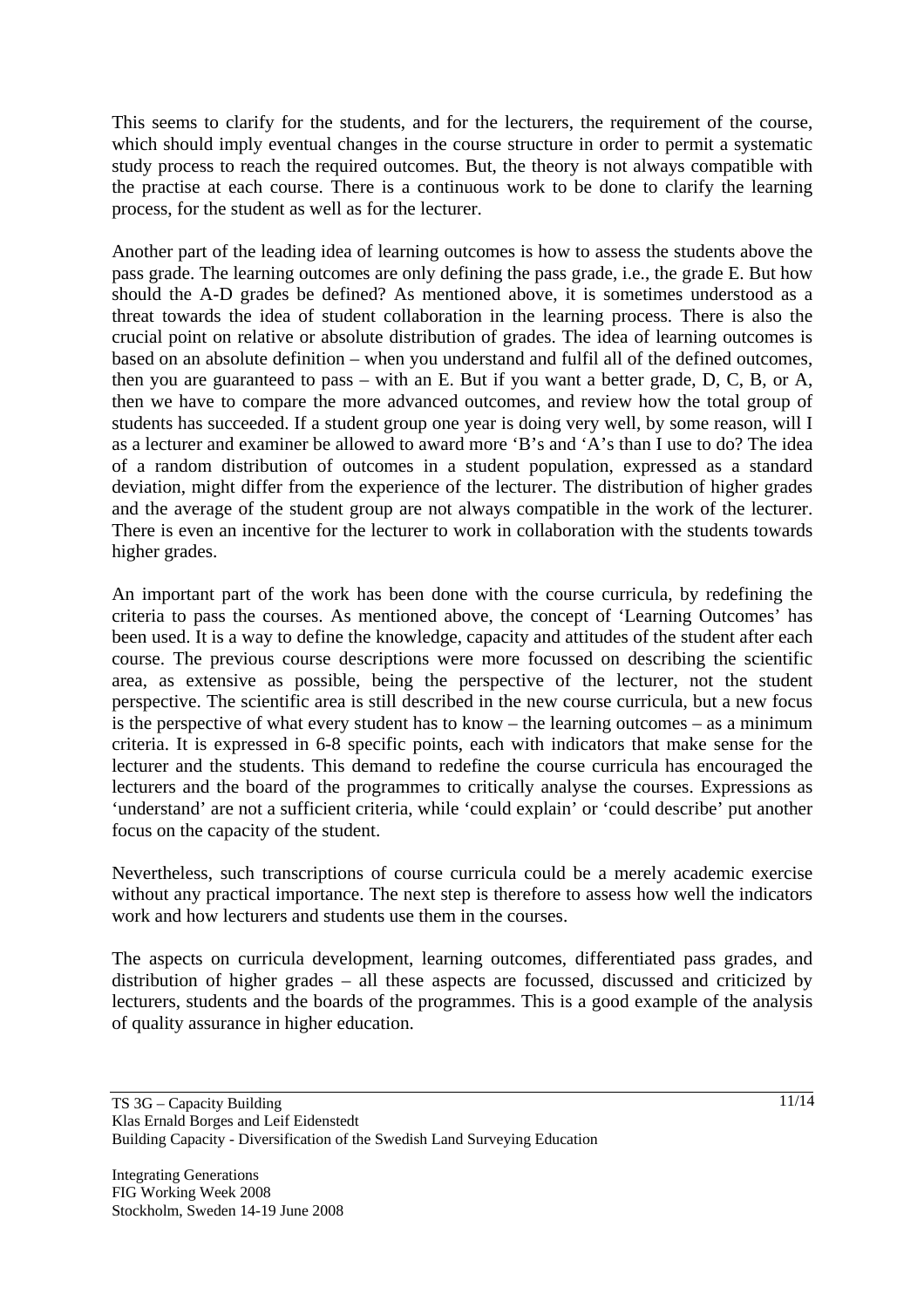#### **3.6 Promotion of the European Dimension in Higher Education**

The sixth and final main indicator has not been as visible at the universities as the previous five indicators. The idea of a specific European dimension seems to be somewhat restricted in the worldwide context. But most students are even more concerned and oriented towards the national market, being the main market for them, due to cultural, linguistic and other factors.

The idea of a European perspective might be a logic consequence of the previous main indicators, but it is also evident that we might be too concerned of the own national perspective. At local level at the universities we might be less aware on this main indicator. Is it time to wake up, and understand the depth of the European dimension?

## **4. CONCLUDING ANALYSIS**

The Swedish Higher Education system is part of the European Higher Education Area. It is difficult to object to such a perspective. We need to understand our role in a broader context. The Swedish Government has signed the Bologna process, and the idea of unifying the higher education in Europe seems to be easy to understand and join. Higher education is by nature a both national and non national issue. Science is universal, and we have to be active in encouraging the research, and also the higher education to such an international context.

The European Union has an advanced agenda on unifying the countries, people, economies and politics. This integration is also including land issues, and it is evident in the integration process of Eastern European countries (Grover 2006). In Sweden we are sometimes reluctant and sceptical towards the idea of a centralised system in Europe. But the Bologna process is understood to be a strategic tool to keep our universities at a top level. The competition is not only existing at national level, but also increasing at an international level, in Europe, and also worldwide. The higher education area of Europe is an objective that demands quite some efforts to understand and to work through. The diversified national, linguistic and cultural characteristics of Europe might be an advantage, as we easily understand the need of integration within this European context.

However, there is a contradiction in the higher education concerning the national and international arena. Even if the education and labour market will be more international, most students will at least for a foreseeable future mainly work in the national arena, using their mother language. This has to be considered in the academic programmes as well.

The market of university education is a reality in Sweden since 1993. The diversification of regionally based new universities and university colleges with a broad spectra of education programmes at bachelor and master levels has been supported by a public policy of increased education level of the population. The Bologna process is also demanding an increased mobility at the university market.

The three main areas: three cycle system, quality assurance and recognition of studies are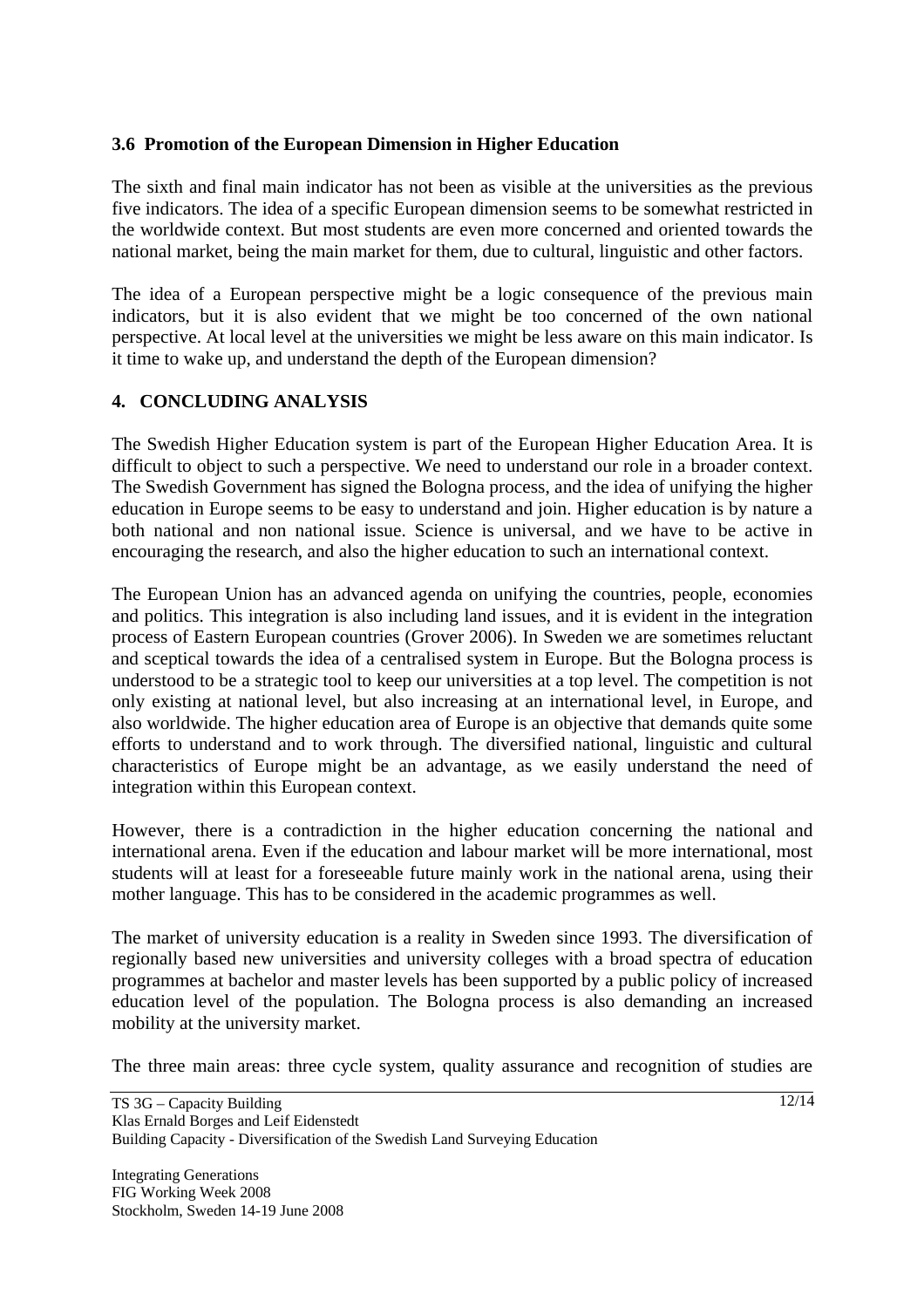general areas, but worked through in specific areas as indicators. The analysis of the six indicators mentioned above illustrate the spectrum of perspectives that we are working through, in order to comply better with the main areas. The Swedish system of higher education is changing, and we are actively participating within our specific area of land surveying. We are proudly offering our education system to European students, in international master programmes. We also encourage lecturers to participate in international exchange, in other countries. We endeavour to be an attractive partner at the European market in land surveying.

#### **REFERENCES**

- Borges, K. E. & Sørensen, E. M. (2006), Land Surveyors without Borders Double Degrees for Neighbours at a Common Market. *Proceedings of the XXIII FIG Congress*, Münich, October 8-13, TS 54.
- Brandt, S. A., Karlsson, J. M. & Ollert-Hallqvist, P. (2006), Harmonization of GI Educations in Sweden and the Bologna Process – Viewpoints of University of Gävle.
- Clergeot, P. (2007), Geodetic Surveying: A Challenging Profession. Promoting Surveying Studies in Europe. CLGE (Comité de Liaison des Géomètres Européens) Seminar, 22 March 2007.
- Enemark, S. (2002), Innovation in Surveying Education, *Global Journal of Engineering Education*, Vol 6, No 2, pp 153-159.
- Fritzell, A. (1998), *Hur styrs den svenska högskolan. Varför ser styrsystemet ut som det gör?* Högskoleverket. Högskoleverkets skriftserie 1998:4 S. Stockholm
- Grover, R. (2006), European Union accession and land tenure data in Central an Eastern Europe. *Land Reform, Land Settlement and Cooperatives*, Vol 1, pp 14-27.
- Grover, R., Törhönen, M.-P. & Palmer, D. (2006), The importance of land tenure data in decision making. *Land Reform, Land Settlement and Cooperatives*, Vol 1, pp 6-13.
- Mattsson, H. (2001), Educational Profiles for Land Surveyors in Western and Central Europe. In: Enemark, S. and Prendergast, P. (eds) Enhancing Professional Competence of Surveyors in Europe, *CLGE and FIG,* pp. 26-49.
- Mattsson, H. (2007), University Education for Land Tenure Development. *Proceedings of FIG Working Week*, 13-17 May, 2007, Hong Kong. TS 2.1

Natchitz, E. (2007), Adaptation des étudiants de l'UE aux besoins du marché géomatique. CLGE (Comité de Liaison des Géomètres Européens) Seminar, 22 March 2007.

#### **Internet**

- European Commission, 2008, The Bologna Process Towards the Higher Education Area, http://ec.europa.eu/education/policies/educ/bologna/bologna\_en.html, retrieved 2008- 04-30.
- Högskoleverket (National Agency for Higher Education), 2008a, Statistisk analys, 2008-02- 26, no 2008/2

http://www.hsv.se/download/18.47873ee11827f812de8000128722/Inresande2008- 2.pdf. Retrieved 2008-04-30

Högskoleverket (National Agency for Higher Education), 2008b, Statistik Nyckeltal,

TS 3G – Capacity Building Klas Ernald Borges and Leif Eidenstedt Building Capacity - Diversification of the Swedish Land Surveying Education

Integrating Generations FIG Working Week 2008 Stockholm, Sweden 14-19 June 2008 13/14